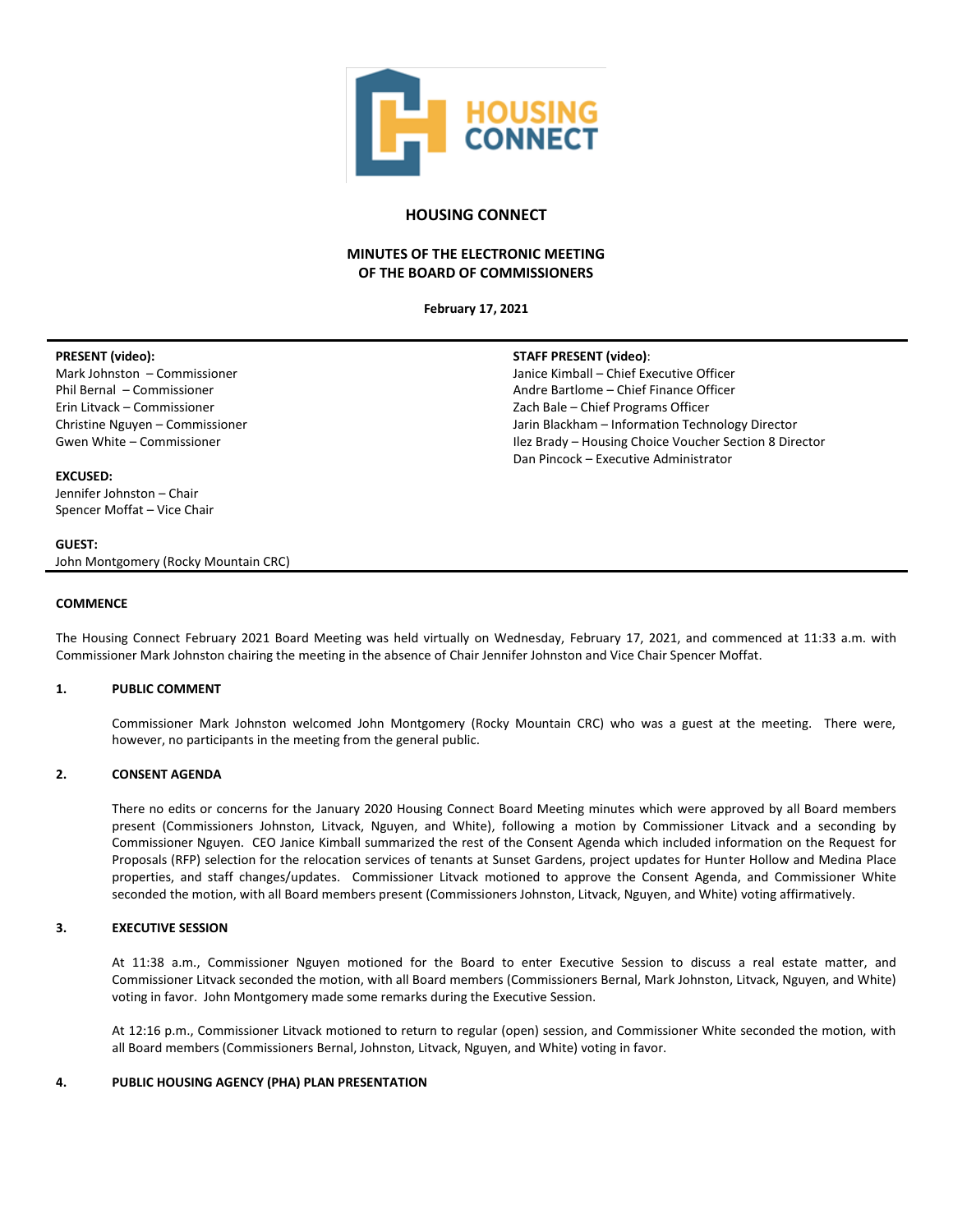Housing Connect CEO Janice Kimball gave an overview presentation to the Board on the annual Public Housing Agency (PHA) Plan. The slides that she showed were as follows:

*[slide] What is a PHA Plan?* She explained the purpose of the PHA Plan.

*[slide] 5-Year Plan vs. Annual Plan* – She noted its two parts: the 5-year plan (which is more complex) and the annual plan (which covers policies and procedures).

*[slide] Housing Connect's 5-Year Goals* – She reviewed the goals that the agency had agreed upon prior to the most recent submission of the 5-year plan.

*[slide] Annual Plan 3 Parts* – She reviewed the key parts of the plan.

*[slide] Review and Submission* – She went over the timeline for submission.

Commissioner Bernal was pleased to know that the Plan was in parallel to the County's affordable housing strategy.

#### **5. HUNTER HOLLOW CLOSING**

Housing Connect CEO Janice Kimball gave a general overview of Hunter Hollow. It is a 20-unit public housing property which is being converted to RAD project-based Section 8. It recently received a 9% LIHTC tax credit award, and, presently, it is getting ready to close with HUD and the equity partner (Raymond James), which has \$2.5 million with the tax credits, and the property will be put into rehab. There are two loans: the construction loan with Alta Bank (\$2.6 million at 2.76% interest); and a permanent loan with Rocky Mountain CRC (\$1 million at 4% interest). The agency is looking to close next month (possibly before the next Board meeting), and short-term (under a year) relocation of tenants has begun (using units in public housing stock which are available). Housing Connect will turn over approximately half of the units to Kier Construction at closing in order to begin renovations. Presently, there is one ADA unit, and after the renovation, there will be two ADA units.

CEO Janice Kimball also presented and explained the Hunter Hollow organizational chart, which showed a limited liability structure with Raymond James as the majority owner and HOI as the minority owner. Choice Property Solutions will be the property manager.

### **6. ACTION ITEMS**

The Board turned its attention to 3 items for voting (and approval).

- Staff bonus for Central City lease-up: CEO Janice Kimball explained that traditionally a lease-up bonus is given for tax credit properties, given it is one of the most important things which Housing Connect does, but this had not been negotiated with First Step House (Housing Connect's partner for this property). It was proposed that the bonus be given at the rate of \$50 per unit (for a total of \$3,750) to be split among 5 staff. Commissioner Litvack motioned to approve the proposal, and Commissioner Nguyen seconded the motion. All Board members present (Commissioners Bernal, Johnston, Litvack, Nguyen, and White) voted in favor, and the bonus was approved.

- HR policy amendment: CEO Janice Kimball explained that the agency needs a good mechanism in place for certain staff (executive staff) to take compensation time or to receive (regular) pay for work performed above and beyond the call of duty. Commissioner Mark Johnston added that it was his understanding that those considered eligible for this compensation would have needed to work above 45 hours in a week. Commissioner Bernal motioned to approve the amendment, and Commissioner White seconded the motion. All Board members present (Commissioners Bernal, Johnston, Litvack, Nguyen, and White) voted in favor of this amendment, and the policy change was approved.

- Resolution #1028: Commissioner Mark Johnston summarized this resolution by saying that it addresses the demolishing of Sunset Gardens and to move it out of public housing and to redevelop it for tax credit purposes. Housing Connect CEO Janice Kimball further clarified by adding that this resolution gives her approval to submit the application to HUD. Commissioner Litvack moved to approve the resolution, and Commissioner Nguyen seconded. All Board members present (Commissioners Bernal, Johnston, Litvack, Nguyen, and White) voted favorably, and the motion to approve Resolution #1028 passed.

# **7. RETREAT REVIEW**

Housing Connect CEO Janice Kimball highlighted some of the key outcomes from the January 2020 Board retreat. She thanked the Board for attending the retreat and was pleased with the retreat and the outcomes. She then reviewed the key outcomes.

- 1. Housing Connect is developing a scorecard to use in conjunction with the development of new properties;
- 2. How to invest the \$9 million in Section 8. There were two options: 1) development fund; 2) immediate acquisition;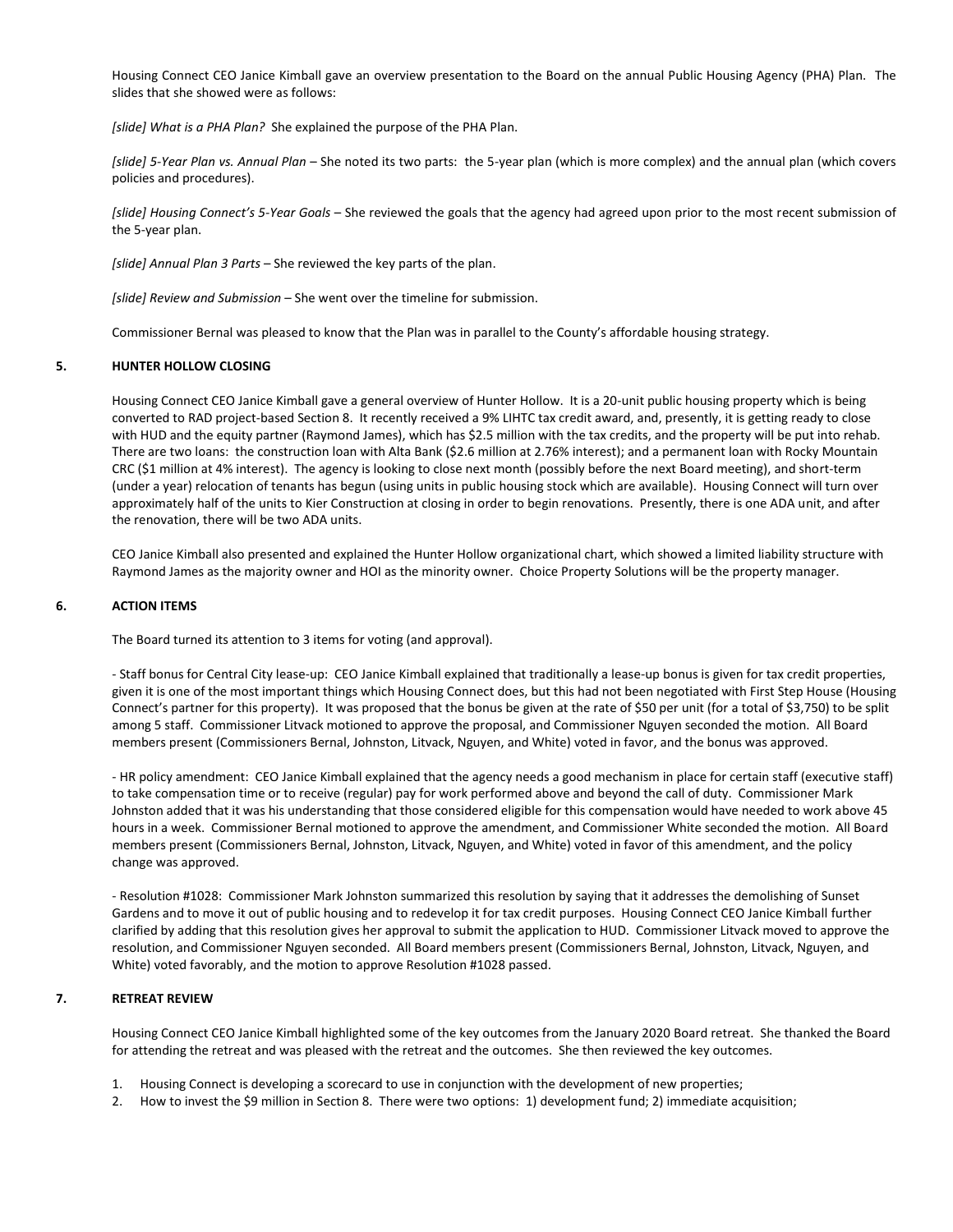3. To look at using up to 200 vouchers for the development of housing. There were two ideas: 1) Looking for a development or a nonprofit services partner, with a preference for an ownership equity; and 2) using 100 vouchers to support low-income housing tax credit properties.

Commissioner Mark Johnston inquired about when the Board could expect to see a draft of the scorecard. Housing Connect Chief Programs Officer Zach Bale responded that there could definitely be a draft at the April Board meeting. He noted that there are other providers which have already integrated Social Determinants of Health into various tools to help determine development, which Housing Connect can follow.

For Outcome #2, CEO Janice Kimball said that she had in her mind an idea of allowing for some flexibility in the division of the funds, but she wanted to have legal counsel review it before taking it to the Board. Commissioner Mark Johnston proposed that CEO Janice Kimball report back to the Board at the April meeting on progress.

CEO Janice Kimball said she would like to report back in April for Outcome #3 and will ask Housing Choice Voucher Director Ilez Brady when she thinks she will be able to get to. Director Brady said that she had signed up for some relevant training which will take place in March.

# **8. CEO's REPORT**

Housing Connect CEO Janice Kimball reported the following information to the Board:

- Housing Connect has been notified that it will receive Continuum of Care (CoC) funding, which was automatically renewed based on last year's funding.
- Housing Connect is working with ChoicePoints on the diversity, equity, and inclusion training. ChoicePoints staff are doing interviews with agency staff and key partners, and all staff are taking training. Housing Connect leadership is getting some additional training. The agency is starting to see areas where it can do some work. She added that Housing Connect will get back to the Board in a month or two with a synopsis of where it is at. This will also feed into the budget.
- There are 5 long-term staff members who will be retiring over the next few months (three of them have over 30 years of experience here at Housing Connect). She shared that the most impactful to the Board will be the resignation of Public Housing Director Lori Pacheco who will be leaving at the end of June.

## **9. QUARTERLY REPORTS**

- Financials (through the end of December 2020): Housing Connect Chief Financial Officer highlighted some of the more significant figures for the Board. While some areas were showing a loss, there is an understanding that things such as developers fees, how HUD requires RAD information to be accounted for, and wanting to use as much reserves as possible to help families in need as quickly as possible (HUD provides a safety net/shortfall in the case of depletion of the reserve) will offset the losses and that the Board should not be concerned about such losses.

He also pointed out that Bodhi lost \$1,000, in part because of \$25,000 in bad debt as a result of the eviction moratorium. Janice Kimball also let the Board know that Public Housing Director Lori Pacheco and Affordable Housing Director Jeanette Hernandez and their teams are really working hard with tenants who have outstanding rent but that the tenants are not engaging in the resources available to them to help assist with rent payments.

CFO Andre Bartlome also said that the Central Office/Central Maintenance budget is \$162,000 worse than expected. He explained that the overall Central Maintenance staff has shrunk by several people, which resulted in less Fee for Services being generated, and, therefore, revenues are less than what was budgeted. CEO Janice Kimball explained that Fee for Service has been a revenue generator (in the past).

- Operations: CEO Janice Kimball (speaking for COO Mike Kienast who was not in attendance) remarked that Operations' projects are doing well.
- Services: Housing Connect Chief Programs Officer Zach Bale informed the Board that all is well with the programs, and there are no specific areas of concern on his radar for the Services Department.

#### **10. COMMISSIONERS' INPUT**

Commissioner Nguyen said she was very impressed with the Housing Connect Fund Board and that it's exciting to see it take off and become defined.